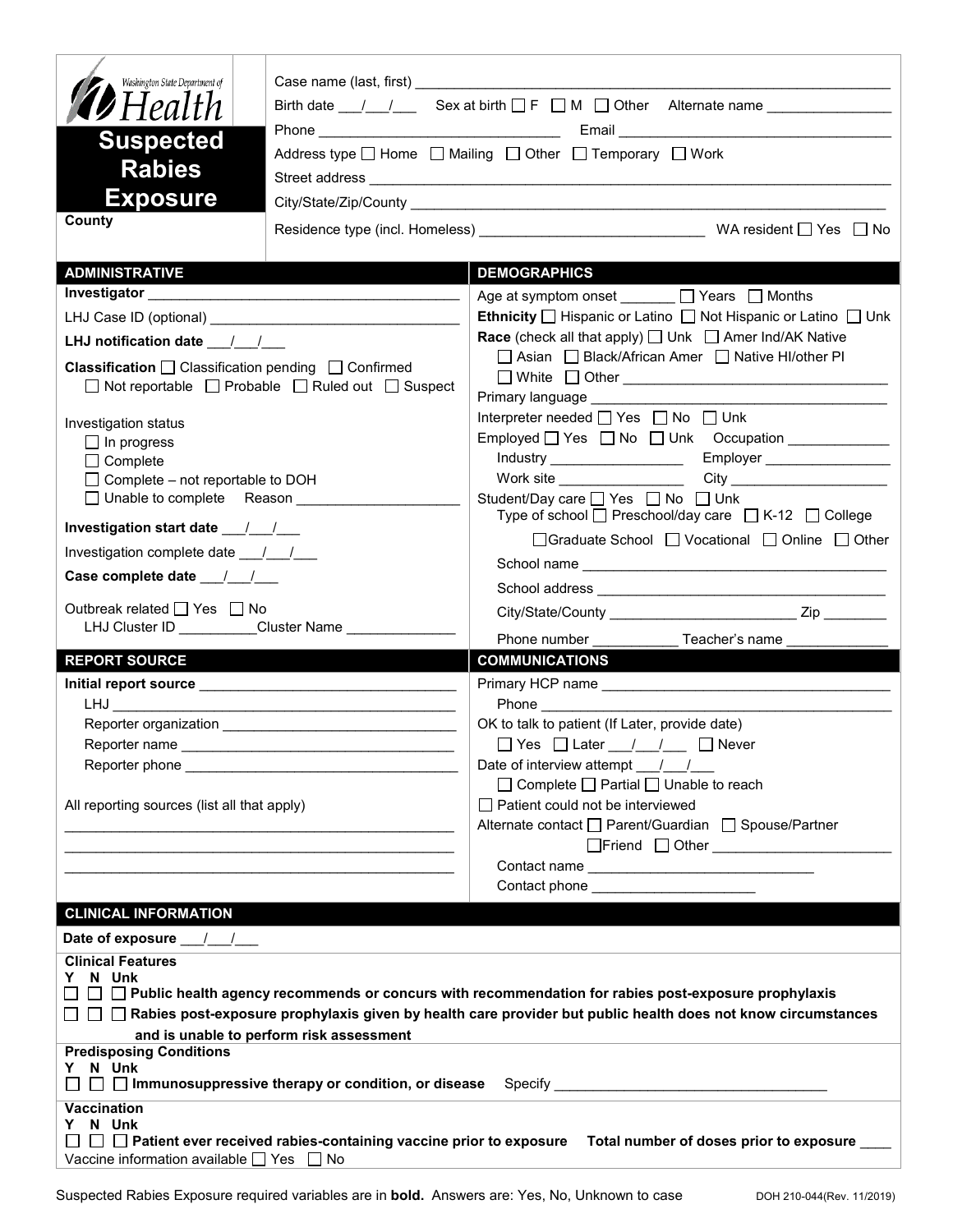| Case Name                                                                                                                            | LHJ Case ID                                                                                                                                    |                       |  |  |
|--------------------------------------------------------------------------------------------------------------------------------------|------------------------------------------------------------------------------------------------------------------------------------------------|-----------------------|--|--|
| Date of vaccine administration ____/ ___/ ____ Vaccine administered (Type) __________________________________                        |                                                                                                                                                |                       |  |  |
|                                                                                                                                      |                                                                                                                                                |                       |  |  |
|                                                                                                                                      |                                                                                                                                                |                       |  |  |
|                                                                                                                                      | $\Box$ Medical record $\Box$ Patient vaccination card $\Box$ Verbal only/no documentation $\Box$ Other state IIS                               |                       |  |  |
| Date of vaccine administration ___/___/ ___ Vaccine administered (Type) __________________________________                           |                                                                                                                                                |                       |  |  |
|                                                                                                                                      |                                                                                                                                                |                       |  |  |
| Information source Nashington Immunization Information System (WIIS) WIIS ID number                                                  |                                                                                                                                                |                       |  |  |
|                                                                                                                                      | $\Box$ Medical record $\Box$ Patient vaccination card $\Box$ Verbal only/no documentation $\Box$ Other state IIS                               |                       |  |  |
| Date of vaccine administration ____/____/ _____ Vaccine administered (Type) _________________________________                        |                                                                                                                                                |                       |  |  |
|                                                                                                                                      | Administering provider<br>Management Administering of the Administering of the Administering of the Administering of the Administer Administer |                       |  |  |
| Information source □ Washington Immunization Information System (WIIS) WIIS ID number                                                |                                                                                                                                                |                       |  |  |
|                                                                                                                                      | $\Box$ Medical record $\Box$ Patient vaccination card $\Box$ Verbal only/no documentation $\Box$ Other state IIS                               |                       |  |  |
| $\Box$ $\Box$ Tetanus vaccine in the last 5 years                                                                                    |                                                                                                                                                |                       |  |  |
| <b>Clinical Testing</b>                                                                                                              |                                                                                                                                                |                       |  |  |
| Y N Unk                                                                                                                              |                                                                                                                                                |                       |  |  |
| $\Box~\Box~$ Human exposed to animal that tests positive for rabies $~\,$ Date animal submitted for testing ___/___/___              |                                                                                                                                                |                       |  |  |
| Result date / / Lab submitted to                                                                                                     |                                                                                                                                                |                       |  |  |
| Hospitalization<br>Y N Unk                                                                                                           |                                                                                                                                                |                       |  |  |
| $\Box$ $\Box$ Hospitalized at least overnight for this illness                                                                       |                                                                                                                                                |                       |  |  |
| $\Box$ $\Box$ Died of this illness Death date / /                                                                                    | Please fill in the death date information on the Person Screen                                                                                 |                       |  |  |
| <b>RISK AND RESPONSE</b>                                                                                                             |                                                                                                                                                |                       |  |  |
| <b>Travel</b>                                                                                                                        |                                                                                                                                                |                       |  |  |
| Setting 1                                                                                                                            | Setting 2                                                                                                                                      | Setting 3             |  |  |
| Travel out of:  <br>County/City _________________                                                                                    | County/City ___________________                                                                                                                | County/City<br>$\Box$ |  |  |
| State                                                                                                                                |                                                                                                                                                | $\Box$                |  |  |
| ◯ Country <u>_________________</u> ___                                                                                               | □ Country <u>_________________</u>                                                                                                             |                       |  |  |
| Other<br>Destination name                                                                                                            | Other                                                                                                                                          | Other                 |  |  |
| Start and end dates<br>$\frac{1}{1}$ to $\frac{1}{1}$                                                                                | to $/$ $/$                                                                                                                                     | to                    |  |  |
|                                                                                                                                      |                                                                                                                                                |                       |  |  |
| <b>Risk and Exposure Information</b>                                                                                                 |                                                                                                                                                |                       |  |  |
| Y N Unk                                                                                                                              |                                                                                                                                                |                       |  |  |
| $\Box$ $\Box$ Determined by LHJ to be a rabies exposure<br>$\Box$ $\Box$ Public exposure to rabid or potentially rabid animal        |                                                                                                                                                |                       |  |  |
| <b>Type of animal</b> $\Box$ Bat $\Box$ Cat $\Box$ Dog $\Box$ Ferret $\Box$ Raccoon $\Box$ Unk $\Box$ Other                          |                                                                                                                                                |                       |  |  |
| Exposure type □ Bite □ Saliva □ Scratch □ Bare skin contact □ Bat in sleeping area □ Ukn                                             |                                                                                                                                                |                       |  |  |
| $\Box$ Other                                                                                                                         |                                                                                                                                                |                       |  |  |
| Animal status □ Domestic □ Stray □ Wild □ Unk □ Other __________________________                                                     |                                                                                                                                                |                       |  |  |
| Animal description<br>Animal name                                                                                                    |                                                                                                                                                | <b>Breed</b>          |  |  |
| Animal disposition $\Box$ Sent for testing $\Box$ Under observation $\Box$ Healthy after 10 day observation $\Box$ Lost to follow-up |                                                                                                                                                |                       |  |  |
| $\Box$ Other<br>If "Under observation" or "Healthy after 10 day observation"                                                         |                                                                                                                                                |                       |  |  |
|                                                                                                                                      |                                                                                                                                                |                       |  |  |
| Contact name                                                                                                                         |                                                                                                                                                |                       |  |  |
| N Unk<br>Y                                                                                                                           |                                                                                                                                                |                       |  |  |
| Animal control involved                                                                                                              |                                                                                                                                                |                       |  |  |
|                                                                                                                                      |                                                                                                                                                |                       |  |  |
| $\Box$ Animal owner/vet information known                                                                                            |                                                                                                                                                |                       |  |  |
|                                                                                                                                      |                                                                                                                                                |                       |  |  |
|                                                                                                                                      |                                                                                                                                                |                       |  |  |
|                                                                                                                                      |                                                                                                                                                |                       |  |  |
|                                                                                                                                      |                                                                                                                                                |                       |  |  |
| □ Animal vaccination history known Status ■ Vax current ■ Never vaccinated ■ Vax not current ■ Unk                                   |                                                                                                                                                |                       |  |  |
| Date of last rabies vaccine (mm/yyyy) __/___ Total number of rabies doses ______                                                     |                                                                                                                                                |                       |  |  |
| □ Injury or exposure circumstances known                                                                                             |                                                                                                                                                |                       |  |  |
|                                                                                                                                      |                                                                                                                                                |                       |  |  |
| Anatomic site of injury or wound (e.g., head, arm) ______________________________                                                    |                                                                                                                                                |                       |  |  |
|                                                                                                                                      |                                                                                                                                                |                       |  |  |
| Animal exposure provoked                                                                                                             |                                                                                                                                                |                       |  |  |
| Wound cleaned                                                                                                                        |                                                                                                                                                |                       |  |  |
| Others exposed to animal                                                                                                             |                                                                                                                                                |                       |  |  |
| <b>Exposure and Transmission Summary</b>                                                                                             |                                                                                                                                                |                       |  |  |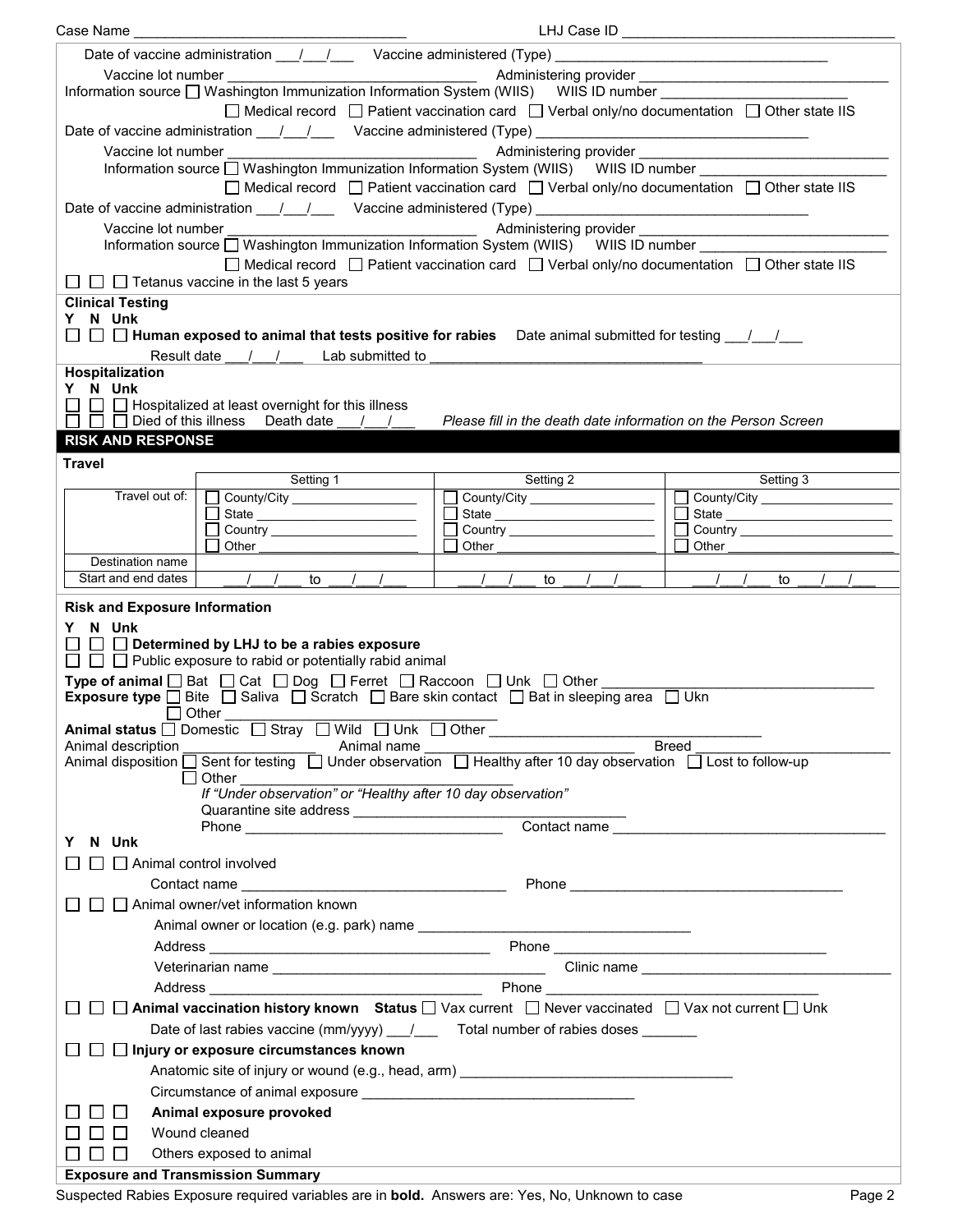| Case Name                                                                                        |                                                                                                                         |
|--------------------------------------------------------------------------------------------------|-------------------------------------------------------------------------------------------------------------------------|
|                                                                                                  |                                                                                                                         |
|                                                                                                  |                                                                                                                         |
|                                                                                                  | International travel related □ During entire exposure period □ During part of exposure period □ No international travel |
| Suspected exposure type □ Animal related                                                         |                                                                                                                         |
|                                                                                                  |                                                                                                                         |
|                                                                                                  | □ Hospital outpatient facility □ Home □ Work □ College □ Military □ Correctional facility □ Place of worship            |
|                                                                                                  | □ Laboratory □ Long term care facility □ Homeless/shelter □ International travel □ Out of state travel □ Transit        |
| Describe _______________________                                                                 |                                                                                                                         |
| Exposure summary                                                                                 |                                                                                                                         |
|                                                                                                  |                                                                                                                         |
|                                                                                                  |                                                                                                                         |
|                                                                                                  |                                                                                                                         |
|                                                                                                  |                                                                                                                         |
|                                                                                                  |                                                                                                                         |
|                                                                                                  |                                                                                                                         |
|                                                                                                  |                                                                                                                         |
|                                                                                                  |                                                                                                                         |
| <b>Public Health Interventions/Actions</b>                                                       |                                                                                                                         |
| N Unk<br>$\Box$ Public notice posted of rabid or potentially rabid animal                        |                                                                                                                         |
| $\Box$ $\Box$ Letter sent Date __/__/__<br>Batch date __/__/___                                  |                                                                                                                         |
| $\Box$ Any other public health action                                                            |                                                                                                                         |
| <b>TREATMENT</b>                                                                                 |                                                                                                                         |
| Y N Unk                                                                                          |                                                                                                                         |
| $\Box$ PEP recommended by public health agency<br>$\Box$ PEP recommended by health care provider |                                                                                                                         |
| $\Box$ Rabies vaccine given                                                                      |                                                                                                                         |
| If yes,                                                                                          |                                                                                                                         |
|                                                                                                  |                                                                                                                         |
| Date of vaccination / /                                                                          |                                                                                                                         |
| Date of vaccination /<br>Date of vaccination /                                                   |                                                                                                                         |
| If no or unknown,                                                                                |                                                                                                                         |
| Vaccination refused                                                                              |                                                                                                                         |
| Human RIG given<br>If yes,                                                                       |                                                                                                                         |
| Prescribing provider _                                                                           | Date of administration 11                                                                                               |
| If no or unknown,<br>RIG refused                                                                 |                                                                                                                         |
| Did case receive full series of PEP                                                              |                                                                                                                         |
|                                                                                                  | Reason full series of PEP not received □ Animal tested negative for rabies □ Patient declined due to cost               |
| $\lrcorner$ Other<br><b>NOTES</b>                                                                |                                                                                                                         |
|                                                                                                  |                                                                                                                         |
|                                                                                                  |                                                                                                                         |
|                                                                                                  |                                                                                                                         |
|                                                                                                  |                                                                                                                         |
|                                                                                                  |                                                                                                                         |
|                                                                                                  |                                                                                                                         |
|                                                                                                  |                                                                                                                         |
|                                                                                                  |                                                                                                                         |
|                                                                                                  |                                                                                                                         |
|                                                                                                  |                                                                                                                         |
|                                                                                                  |                                                                                                                         |
|                                                                                                  |                                                                                                                         |
|                                                                                                  |                                                                                                                         |